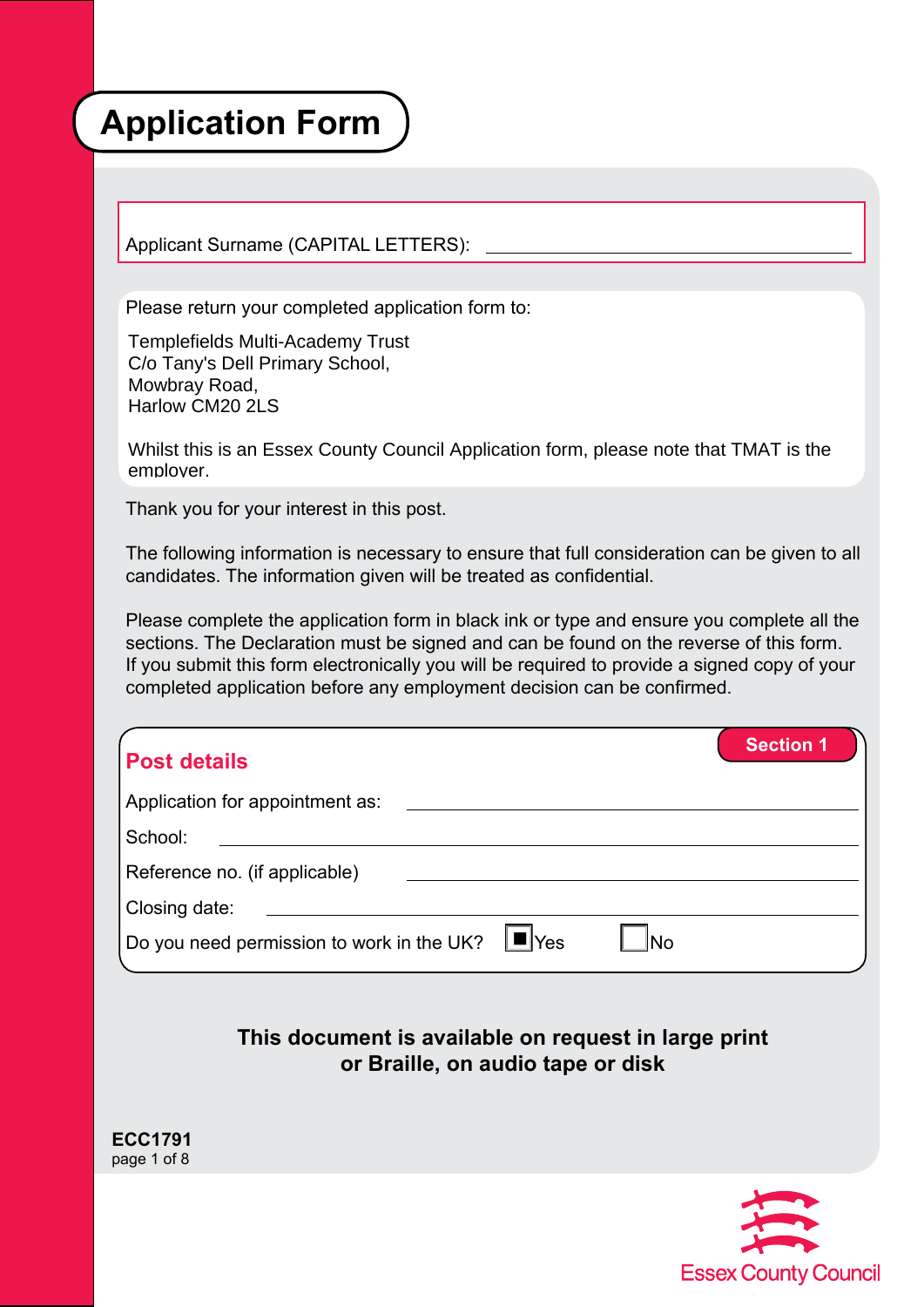| <b>Personal details</b>                                        | <b>Section 2</b>               |
|----------------------------------------------------------------|--------------------------------|
| Last name and title:                                           | First name(s):                 |
| Previous names:                                                | Date of birth:                 |
| Home telephone no:                                             | Home email address:            |
| Work telephone no:                                             | Work email address:            |
| Address:                                                       |                                |
|                                                                |                                |
|                                                                | National Insurance no:         |
| Please tick the box if you do not wish to be contacted at work |                                |
|                                                                |                                |
| <b>Present employment</b> (if currently employed)              | <b>Section 3</b>               |
| Employer's name and address (if applicable):                   |                                |
|                                                                |                                |
|                                                                |                                |
| Nature of business:                                            |                                |
| Job title:                                                     | Date appointed:                |
| Grade/salary range:                                            | Current salary: £              |
| Notice required:                                               | Allowance(s) received: Type(s) |
| Reason for leaving:                                            | Value(s): £                    |
|                                                                |                                |
|                                                                |                                |
|                                                                | <b>Section 4</b>               |
| Brief outline of duties in your current or most recent job     |                                |
|                                                                |                                |
|                                                                |                                |
|                                                                |                                |
|                                                                |                                |
|                                                                |                                |
|                                                                |                                |
|                                                                |                                |
|                                                                |                                |
|                                                                |                                |
|                                                                |                                |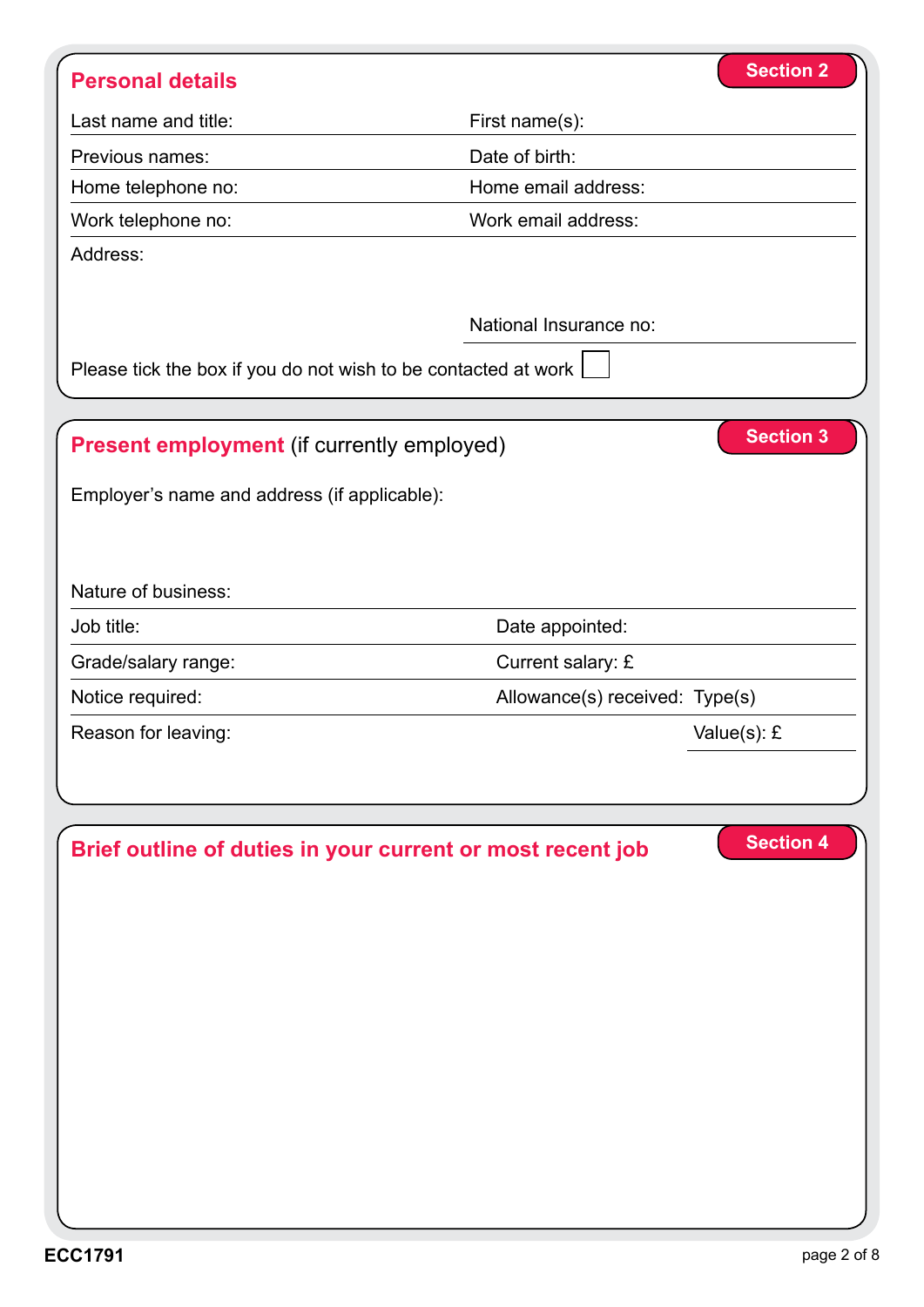| <b>Section 5</b><br><b>Previous employment</b> Please include all full time and part time positions.<br>Please list the most recent first and continue on a separate sheet if necessary. |                      |             |           |                  |                       |
|------------------------------------------------------------------------------------------------------------------------------------------------------------------------------------------|----------------------|-------------|-----------|------------------|-----------------------|
| Employer                                                                                                                                                                                 | <b>Start</b><br>date | End<br>date | Job title | Salary/<br>Grade | Reason for<br>leaving |
|                                                                                                                                                                                          |                      |             |           |                  |                       |
|                                                                                                                                                                                          |                      |             |           |                  |                       |
|                                                                                                                                                                                          |                      |             |           |                  |                       |
|                                                                                                                                                                                          |                      |             |           |                  |                       |
|                                                                                                                                                                                          |                      |             |           |                  |                       |
|                                                                                                                                                                                          |                      |             |           |                  |                       |
|                                                                                                                                                                                          |                      |             |           |                  |                       |
|                                                                                                                                                                                          |                      |             |           |                  |                       |
|                                                                                                                                                                                          |                      |             |           |                  |                       |
|                                                                                                                                                                                          |                      |             |           |                  |                       |
|                                                                                                                                                                                          |                      |             |           |                  |                       |

## **Breaks in employment history**

If you have had any breaks in employment since leaving school, give details of these periods and your activities during these times e.g. unemployment, raising family, voluntary work, training.

| <b>Mobility</b><br>(Please complete the section if the Person Specification for the post includes<br>these requirements) |             | <b>Section 7</b> |
|--------------------------------------------------------------------------------------------------------------------------|-------------|------------------|
| Do you have a valid driving licence?                                                                                     | $\vert$ Yes | <u>INo</u>       |
| Do you have access to a vehicle which you are able to use for work purposes? $\Box$ Yes $\Box$                           |             | _lNo             |
| If not, are you able to travel, for work purposes, by another means of transport? $\Box$ Yes                             |             | _INo             |

**Section 6**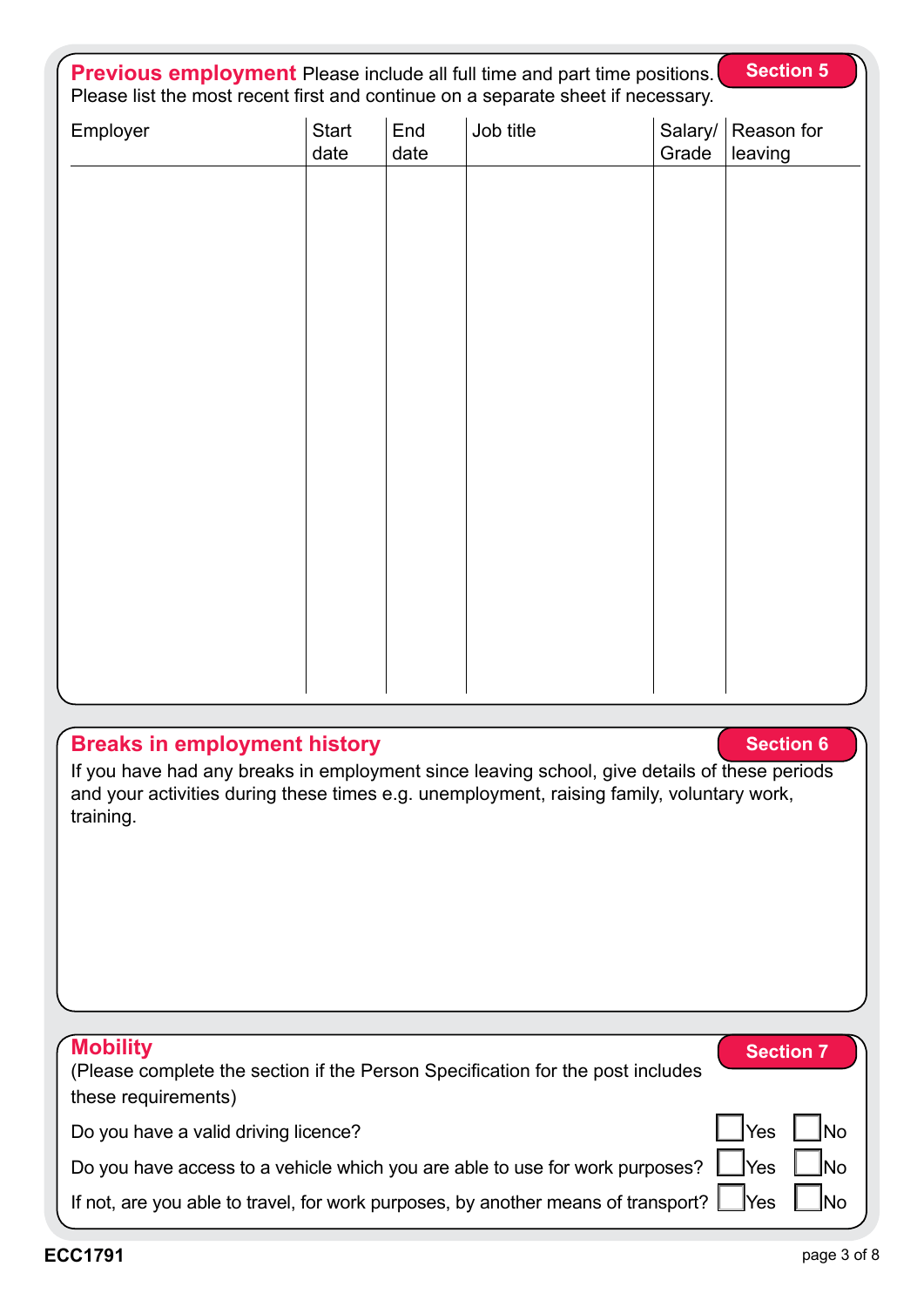| <b>Section 8</b><br><b>Secondary School Education (Please list most recent first)</b>                                                                                                                             |      |    |                                                         |                 |                                 |
|-------------------------------------------------------------------------------------------------------------------------------------------------------------------------------------------------------------------|------|----|---------------------------------------------------------|-----------------|---------------------------------|
| School(s)                                                                                                                                                                                                         | From | To | Qualification/subject<br>obtained and<br>awarding body  | Grade           | <b>Dates</b>                    |
| <b>Continuing Education</b> (University/College/Apprenticeships etc.)<br>Please list most recent first                                                                                                            |      |    |                                                         |                 | <b>Section 9</b>                |
| <b>Educational establishments</b>                                                                                                                                                                                 | From | To | Qualification/subject<br>obtained and<br>awarding body: |                 | <b>Dates</b><br>Level/<br>Grade |
| <b>Professional qualifications</b>                                                                                                                                                                                |      |    |                                                         |                 | <b>Section 10</b>               |
| Including details of professional association membership                                                                                                                                                          |      |    |                                                         |                 |                                 |
| Do you hold Qualified Teacher Status (QTS)?   Yes   No<br><b>Teacher Reference Number:</b>                                                                                                                        |      |    |                                                         |                 |                                 |
| If yes please complete the following:                                                                                                                                                                             |      |    |                                                         |                 |                                 |
| Date Statutory Induction Period (if qualified since August 1999)                                                                                                                                                  |      |    |                                                         |                 |                                 |
| started:<br>completed:                                                                                                                                                                                            |      |    |                                                         |                 |                                 |
| Other relevant training and development activities attended in<br>the last five years<br>Please list the most recent first and continue on a separate sheet if necessary<br><b>Brief description/Course title</b> |      |    | Date                                                    | Organising body | <b>Section 11</b>               |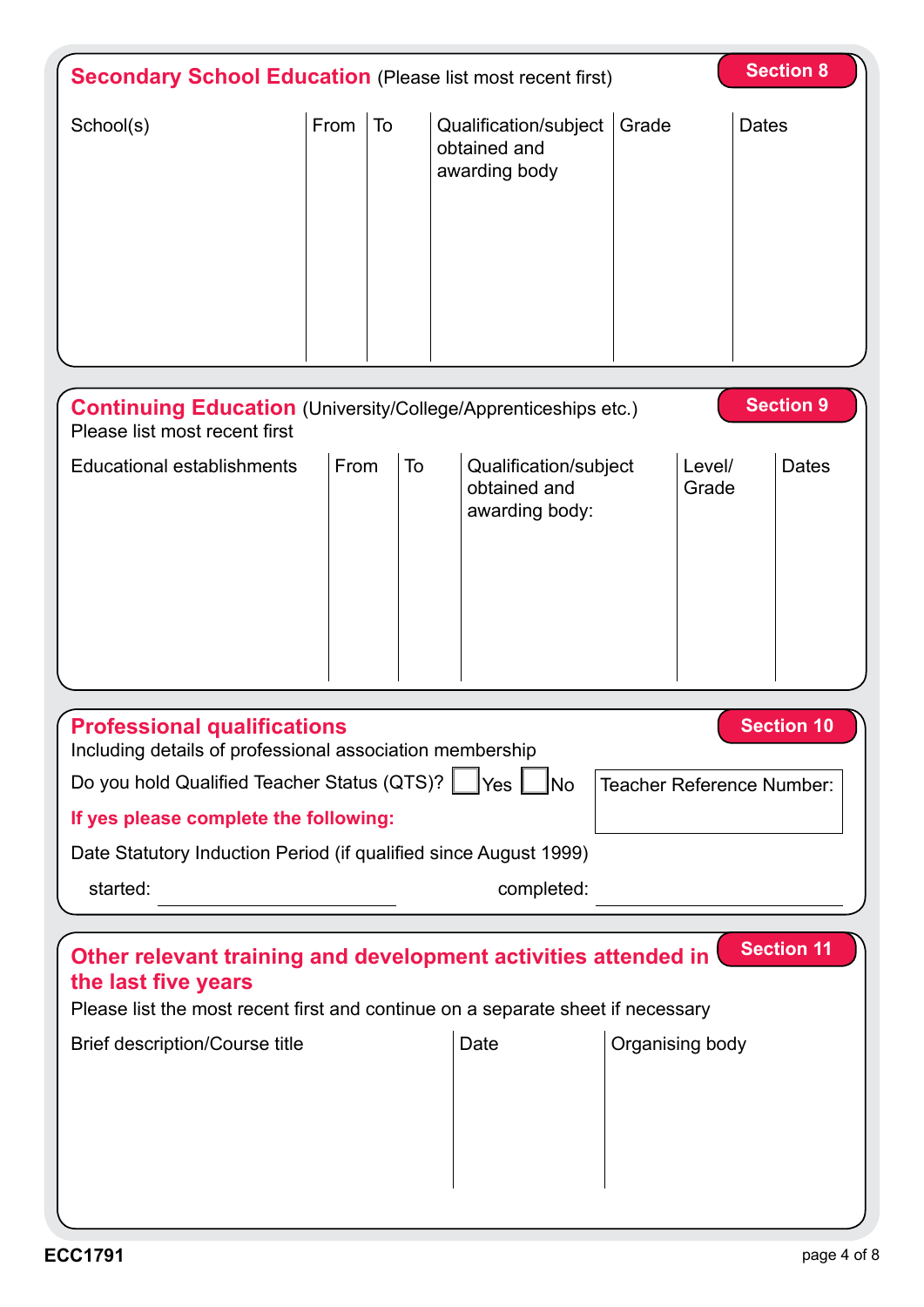#### **Information in support of this application**

Please use the person specification as a prompt to describe the experience, skills, competencies and qualifications that make you suitable for this job. These may have been gained from your work experience, any voluntary or community work or any other organisation you may have been involved with. You should ensure that any information submitted reflects your experience relating to the competencies that are detailed in the Person Specification (please continue on a separate sheet if necessary). If you are a teacher, please provide details of any specialist teaching experience/skills you possess that may be relevant to the post.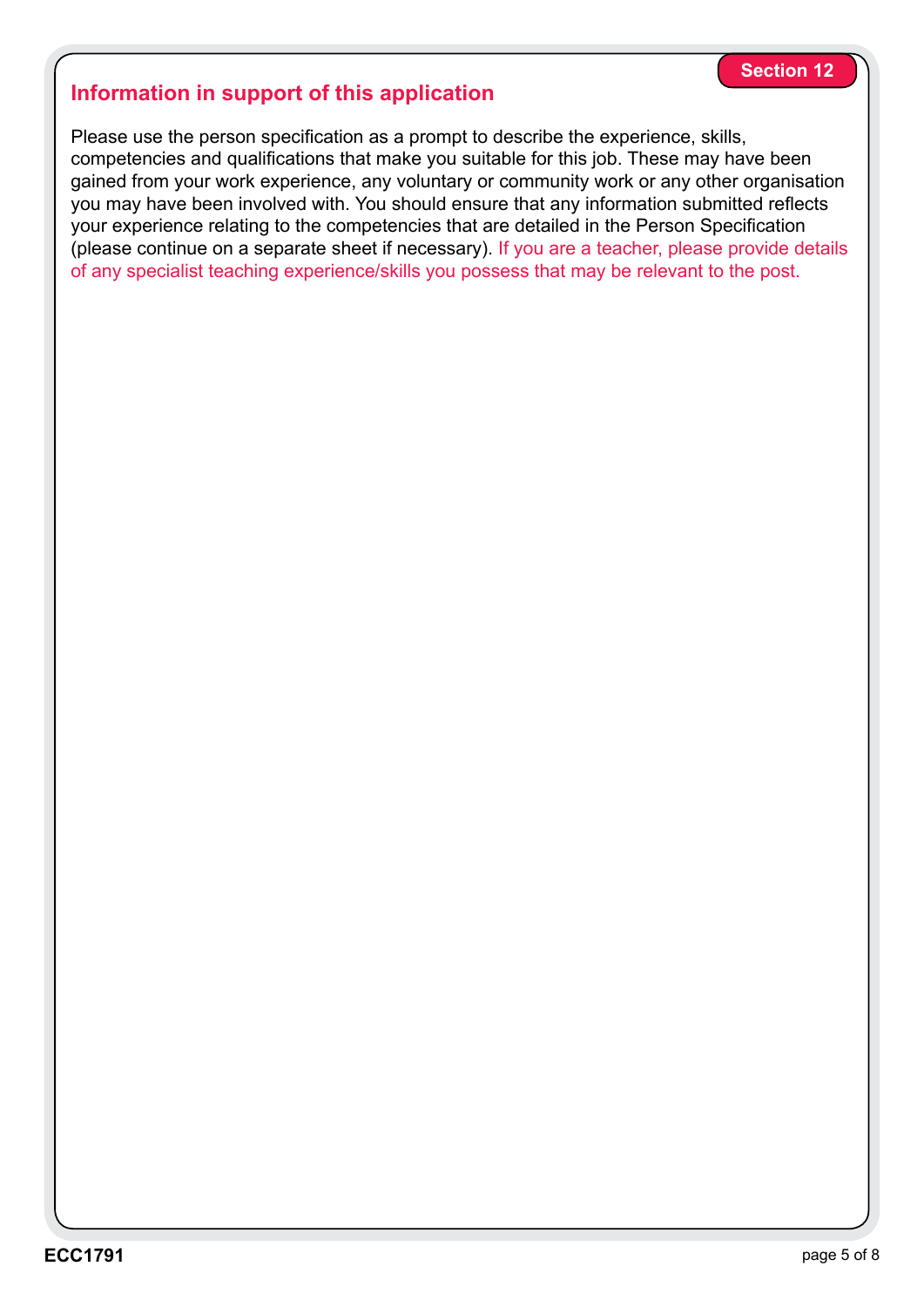| <b>References</b>                                                                                                                                                                                                                                                                                                                                                             | <b>Section 13</b>                                                |  |  |
|-------------------------------------------------------------------------------------------------------------------------------------------------------------------------------------------------------------------------------------------------------------------------------------------------------------------------------------------------------------------------------|------------------------------------------------------------------|--|--|
| Please give the names and addresses of your two most recent employers (if applicable). If you<br>are unable to do this, please clearly outline who your references are.                                                                                                                                                                                                       |                                                                  |  |  |
| Name and address:                                                                                                                                                                                                                                                                                                                                                             | Name and address:                                                |  |  |
| Position:<br><u> 2002 - John Stone, Amerikan besteht der Stone (</u>                                                                                                                                                                                                                                                                                                          | Position:<br><u> 1989 - Andrea Station Barbara, amerikan per</u> |  |  |
|                                                                                                                                                                                                                                                                                                                                                                               |                                                                  |  |  |
|                                                                                                                                                                                                                                                                                                                                                                               |                                                                  |  |  |
| Email address: Email and the state of the state of the state of the state of the state of the state of the state of the state of the state of the state of the state of the state of the state of the state of the state of th                                                                                                                                                |                                                                  |  |  |
| Referees will be contacted before interviews.<br>Note: (i)<br>(ii) If either of your referees know you by another name please give details.<br>(iii) The School/County Council may contact other previous employers for a reference<br>with your consent.<br>(iv) References will not be accepted from relatives or from people writing solely in the<br>capacity of friends. |                                                                  |  |  |
| <b>Close personal relationships</b>                                                                                                                                                                                                                                                                                                                                           | <b>Section 14</b>                                                |  |  |
| Are you a relative or partner, or do you have a close personal relationship with, any employee<br>or Governor of the establishment to which your application is being made or to any County<br>Councillor or employee of Essex County Council? If 'yes' please state the name(s) of the<br>person(s) and relationship. (see notes below).<br>$ Yes $ $ No $                   |                                                                  |  |  |
| Failure to disclose a close personal relationship as above may disqualify you. Canvassing of<br>Governors, County Councillors or Senior Managers of the School/Essex County Council by or<br>on your behalf is not allowed.                                                                                                                                                   |                                                                  |  |  |
|                                                                                                                                                                                                                                                                                                                                                                               | continued overleaf                                               |  |  |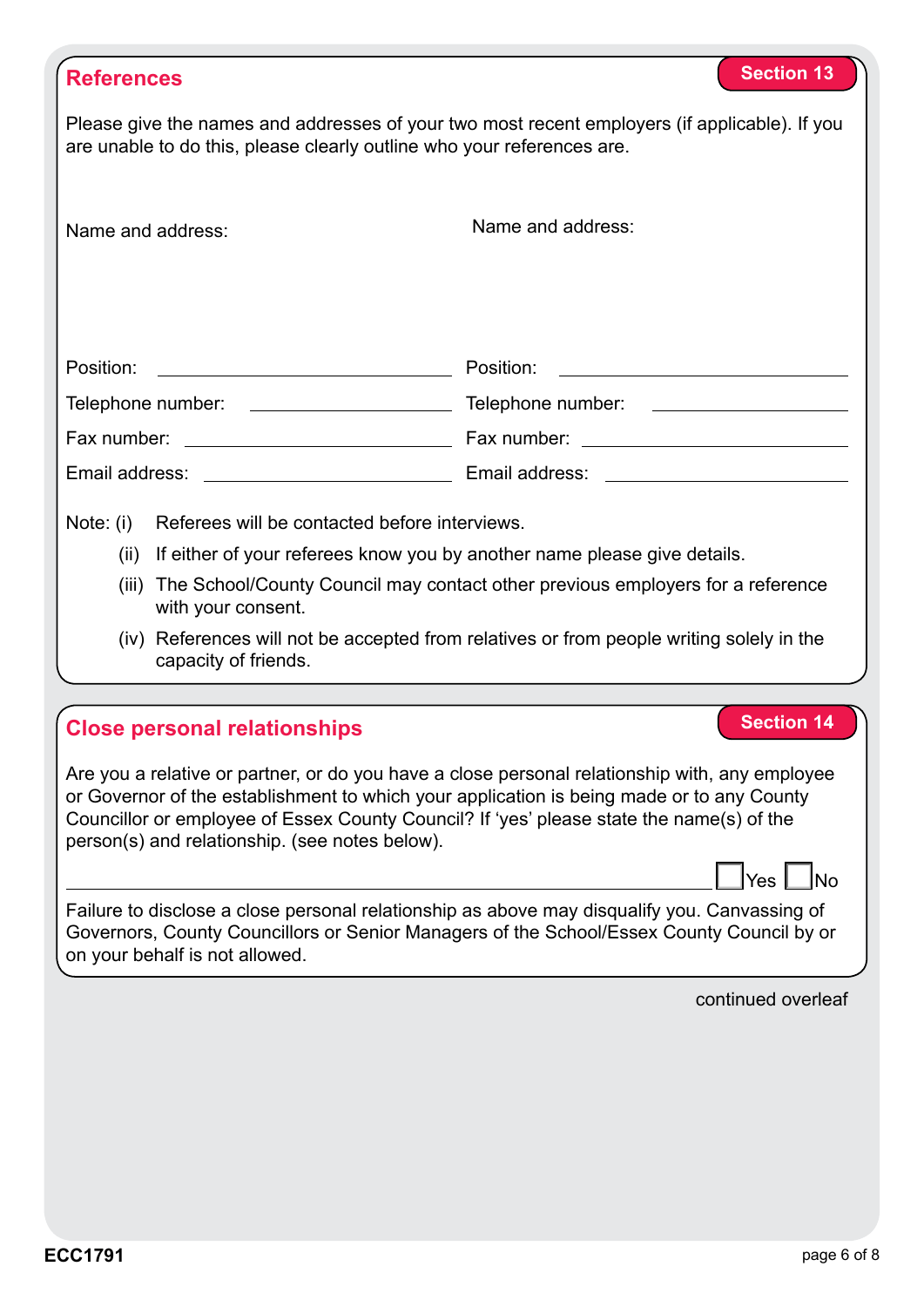Please read the following statements and information relating to your application carefully. By signing and submitting this form you certify and confirm the declarations are true to the best of your knowledge.

#### **Declaration**

I certify that, to the best of my belief, the information I have provided is true and I understand that any false information will result, in the event of employment, in disciplinary investigation by the School, and is likely to result in dismissal.

#### **Disclosure of Criminal Convictions**

Short-listed candidates will be asked to complete a Self-Disclosure Form (SD2) and, where appropriate, a disclosure/status check will be sought from the Disclosure and Barring Service in the event of a successful application. A conviction/caution/reprimand will not necessarily be a bar to obtaining employment.

#### **Safer Recruitment and Childcare Disqualification Checks**

I certify that I am not disqualified from working with children or subject to sanctions imposed by a regulatory body which would restrict me from applying for this post.

Short listed candidates applying for a relevant post in a school setting covered by the Childcare (Disqualification) Regulations 2009 ("the Regulations") will be asked to complete a Disqualification Declaration Form. A disqualified person may only be employed in a relevant post if they obtain a waiver from Ofsted. By signing this application form you acknowledge and consent to completing the Disqualification Declaration Form if you are shortlisted for a relevant post in a setting covered by the Regulations.

#### **Data Protection Act 1998**

I hereby give my consent for personal information (including recruitment monitoring data) provided as part of this application to be held on computer or other relevant filing systems and to be shared with other accredited organisations or agencies in accordance with the Data Protection Act 1998.

#### **Correspondence**

Thank you for applying for this post. Your interest in working for us is very much appreciated. It is not our practice to acknowledge receipt of applications. However, if you would like to be informed of the outcome of your application once the selection process has been completed, then please enclose a stamped addressed envelope.

**Signed: Date:**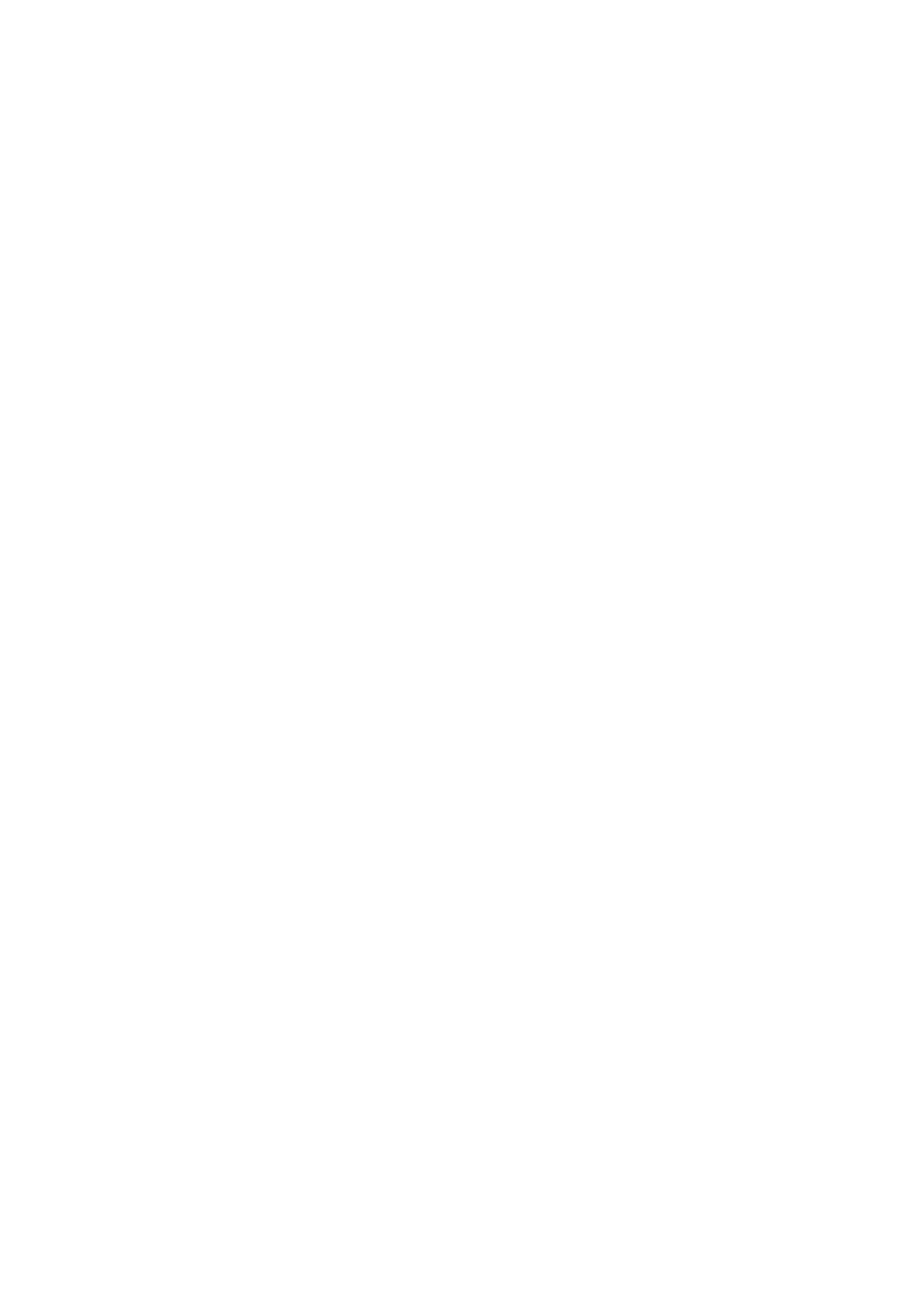## **Recruitment monitoring information**

Reference no: Post title

Last name: Eirst name(s):

**Essex County Council and the School are committed to ensuring that applicants are selected on the basis of their abilities relevant to the job. Completion of this section will help us to ensure that our policies and procedures are effective in avoiding discrimination and promoting equal opportunities in recruitment. The information you provide will be used for monitoring and statistical data purposes only and will not be seen by the shortlisting panel. This section will be detached from the application form prior to shortlisting. If you do not wish to share this information, you can select the 'prefer not to say' option.**



Continued overleaf

**The information contained on this form will be held on a computer file**